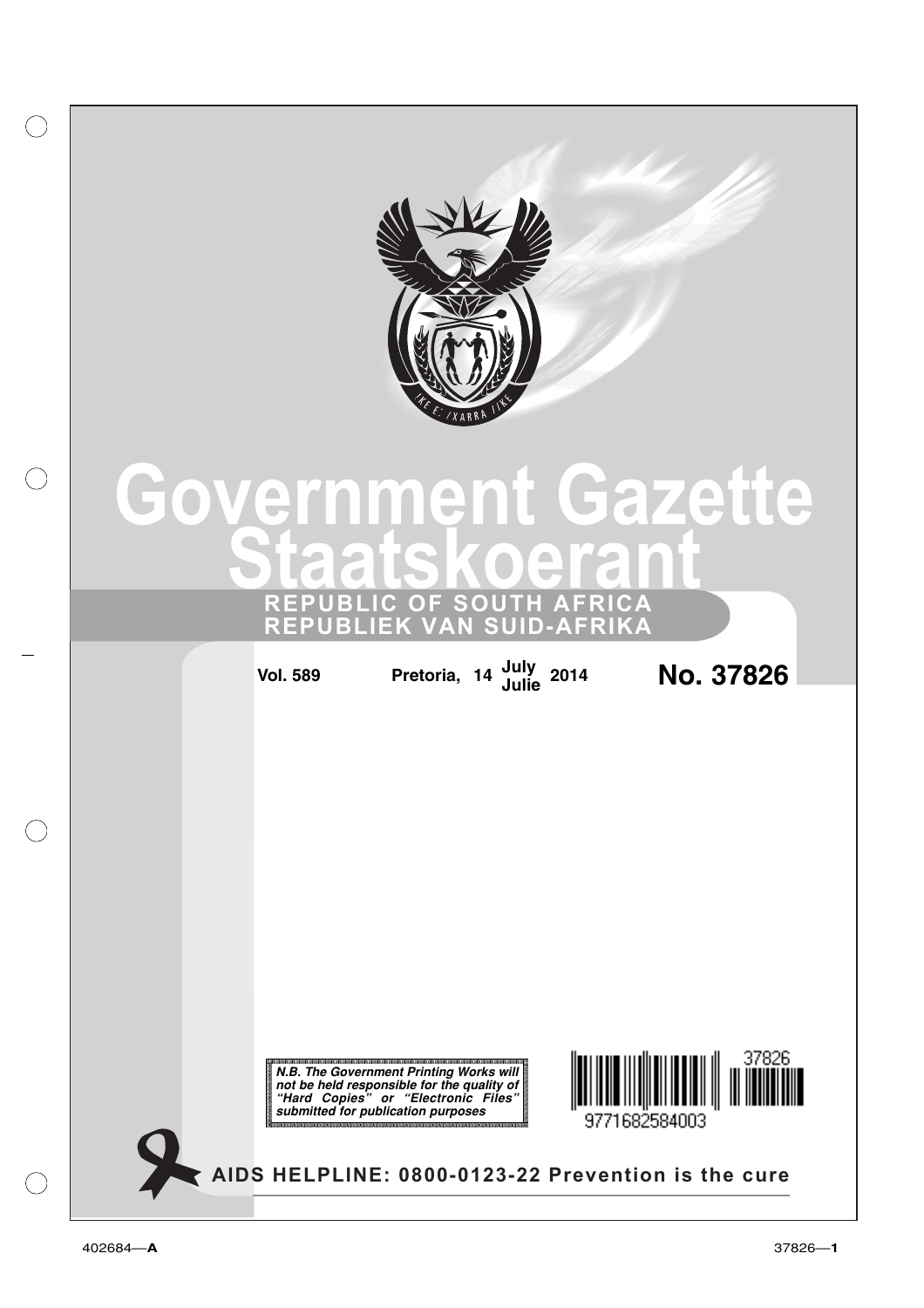### **IMPORTANT NOTICE**

**The Government Printing Works will not be held responsible for faxed documents not received due to errors on the fax machine or faxes received which are unclear or incomplete. Please be advised that an "OK" slip, received from a fax machine, will not be accepted as proof that documents were received by the GPW for printing. If documents are faxed to the GPW it will be the sender's responsibility to phone and confirm that the documents were received in good order.**

**Furthermore the Government Printing Works will also not be held responsible for cancellations and amendments which have not been done on original documents received from clients.**

## **CONTENTS • INHOUD**

Page Gazette No.

No.  $\sim$  No.

**Labour, Department of**

#### **GENERAL NOTICE**

| General Notice |                                                                                                                |  |       |  |  |  |
|----------------|----------------------------------------------------------------------------------------------------------------|--|-------|--|--|--|
|                | 565 Compensation for Occupational Diseases and Injuries Act (COIDA) (130/1993): Transfer of Class 13 employers |  |       |  |  |  |
|                |                                                                                                                |  | 37826 |  |  |  |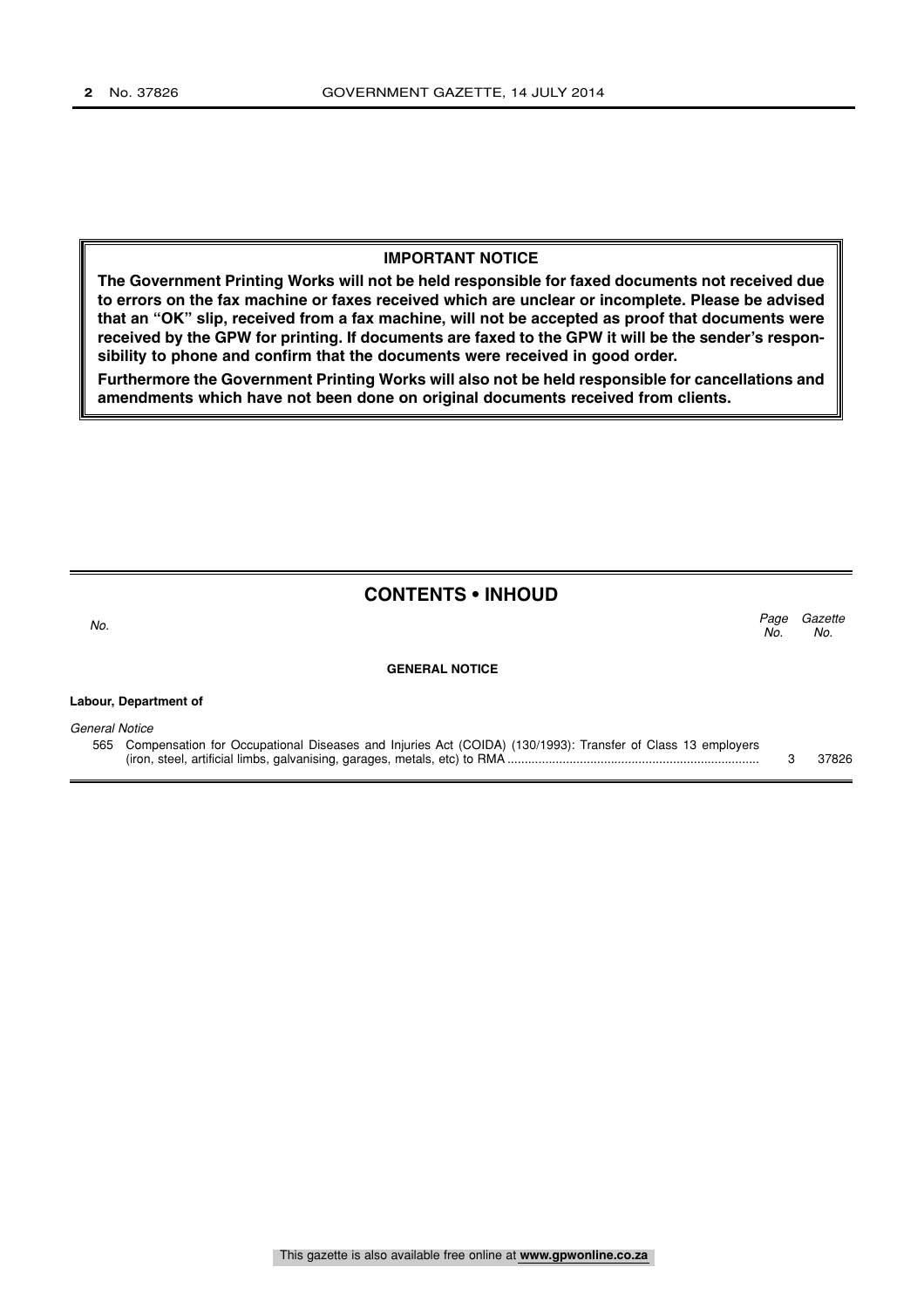# GENERAL NOTICE

## **NOTICE 565 OF 2014**

## NOTICE TO ALL COMPENSATION FUND STAKEHOLDERS

# TRANSFER OF CLASS 13 EMPLOYERS (IRON, STEEL, ARTIFICAL LIMBS, GALVANISING, GARAGES, METALS, ETC) TO RMA

This notice serves to inform you that the Department of Labour (Compensation Fund) has extended the licence of the Rand Mutual Assurance (RMA) in terms of section 30 of the Compensation for Occupational Diseases and Injuries Act (COIDA) 130 of 1993 as amended, to include Class 13 employers (Iron, Steel, Artificial Limbs, Galvanising, Garages, Metals Industries, etc.).

The Department of Labour (Compensation Fund) is in the process of implementing its turnaround strategy and this arrangement will facilitate the successful conclusion of the strategy. The Compensation Fund remains responsible for overseeing the compliance of the licensee with all the requirements of the COID Act.

RMA has a well-established track record in the management of claims for occupational injuries and diseases in the mining industry and has been administering claims for occupational injuries and diseases since 1894. RMA offers the same benefits as stipulated by the Compensation for Occupational Injuries and Disease Act.

The intention of this gazette is to inform all Class 13 employers registered with the Compensation Fund of the envisaged transfer from <sup>1</sup> March 2015. All new class 13 employers who are not currently registered with the Compensation Fund are to be transferred to RMA immediately.

You are encouraged to make comments and submissions regarding this matter in writing and submit them to Compensation Fund at the following email address, class13@labour.gov.za by the 31<sup>st</sup> July 2014.

A list of all active Class 13 employers can be found on the Department of Labour website www.labour.gov.za